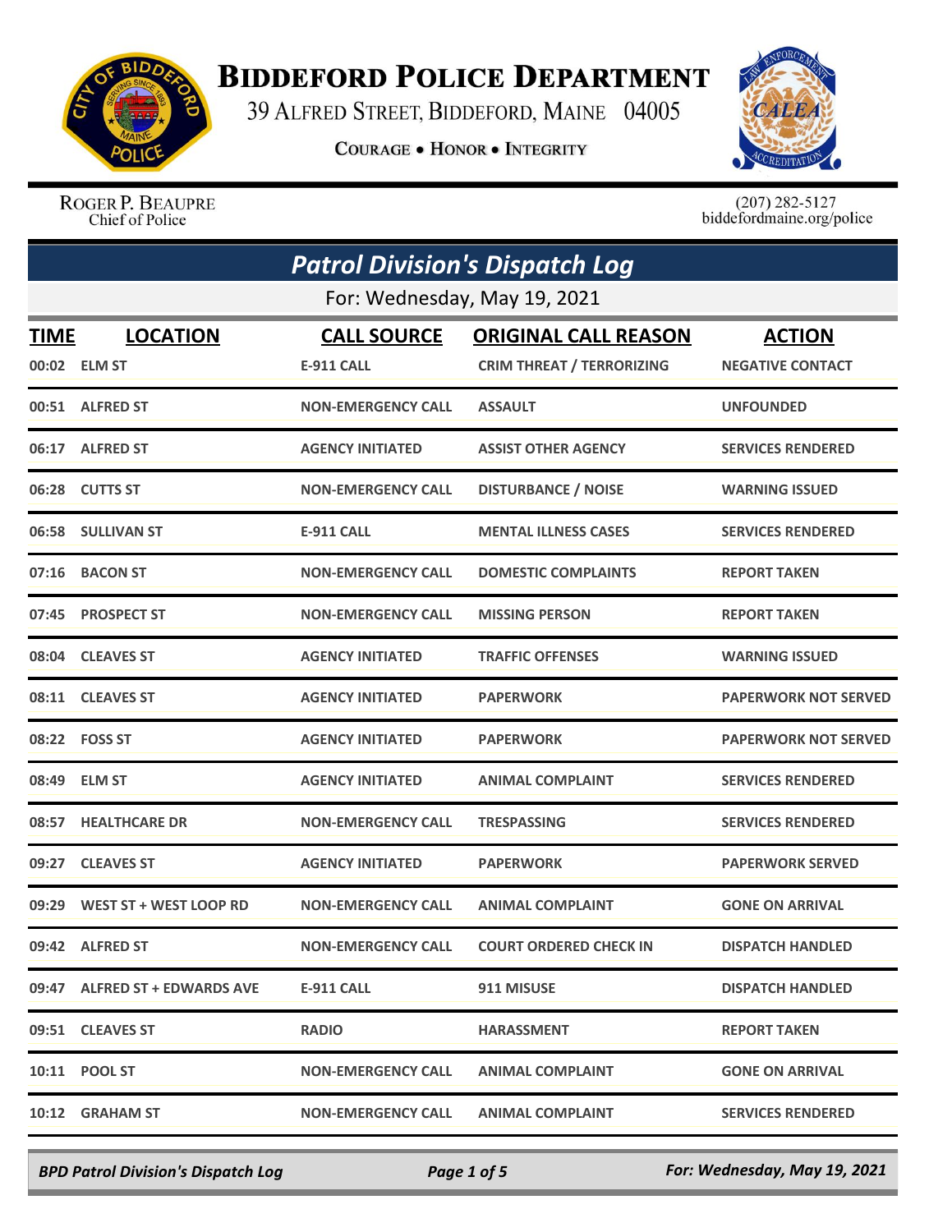| <b>TIME</b> | <b>LOCATION</b>                                             | <b>CALL SOURCE</b>        | <b>ORIGINAL CALL REASON</b>                                                                    | <b>ACTION</b>               |
|-------------|-------------------------------------------------------------|---------------------------|------------------------------------------------------------------------------------------------|-----------------------------|
|             | 10:29 GREEN ST                                              | <b>E-911 CALL</b>         | <b>CIVIL COMPLAINT</b>                                                                         | <b>WARNING ISSUED</b>       |
|             | 10:39 HILL ST                                               | <b>NON-EMERGENCY CALL</b> | <b>VIOL PROTECTION FROM ABUSE</b>                                                              | <b>NO VIOLATION</b>         |
|             | 10:53 HARDING ST                                            | <b>E-911 CALL</b>         | 911 MISUSE                                                                                     | <b>DISPATCH HANDLED</b>     |
|             | 10:56 HILL ST + PARKER RIDGE RD                             | <b>AGENCY INITIATED</b>   | <b>ANIMAL COMPLAINT</b>                                                                        | <b>SERVICES RENDERED</b>    |
|             | 11:13 PROSPECT ST                                           | <b>NON-EMERGENCY CALL</b> | <b>ASSIST OTHER AGENCY</b>                                                                     | <b>SERVICES RENDERED</b>    |
|             | 11:17 GRAHAM ST                                             | <b>NON-EMERGENCY CALL</b> | <b>SUSPICION</b>                                                                               | <b>SERVICES RENDERED</b>    |
|             | 11:38 ELM ST                                                | <b>AGENCY INITIATED</b>   | <b>ANIMAL COMPLAINT</b>                                                                        | <b>SERVICES RENDERED</b>    |
| 11:47       | <b>MAPLEWOOD AVE</b><br>CHARGE: ALLOWING DOG TO BE AT LARGE | <b>NON-EMERGENCY CALL</b> | <b>ANIMAL COMPLAINT</b><br>OFFENDER: SHAWN MICHAEL FOSTER  AGE: 31  RESIDENT OF: BIDDEFORD, ME | <b>SUMMONS ISSUED</b>       |
|             | 12:03 HIDDEN FARM RD                                        | <b>AGENCY INITIATED</b>   | <b>TRAFFIC OFFENSES</b>                                                                        | <b>WARNING ISSUED</b>       |
|             | 12:08 ALFRED ST                                             | <b>WALK-IN AT STATION</b> | <b>COURT ORDERED CHECK IN</b>                                                                  | <b>DISPATCH HANDLED</b>     |
|             | 12:12 POOL ST                                               | <b>AGENCY INITIATED</b>   | <b>TRAFFIC OFFENSES</b>                                                                        | <b>WARNING ISSUED</b>       |
| 12:22       | <b>SIMARD AVE</b>                                           | <b>AGENCY INITIATED</b>   | <b>PAPERWORK</b>                                                                               | <b>PAPERWORK NOT SERVED</b> |
|             | 12:26 SULLIVAN ST                                           | <b>AGENCY INITIATED</b>   | <b>MENTAL ILLNESS CASES</b>                                                                    | <b>SERVICES RENDERED</b>    |
|             | 12:28 POOL ST                                               | <b>AGENCY INITIATED</b>   | <b>TRAFFIC OFFENSES</b>                                                                        | <b>WARNING ISSUED</b>       |
| 12:34       | <b>MILE STRETCH RD</b>                                      | <b>AGENCY INITIATED</b>   | <b>SHELLFISH VIOLATION</b>                                                                     | <b>NO VIOLATION</b>         |
|             | 12:36 POOL ST                                               | <b>AGENCY INITIATED</b>   | <b>TRAFFIC OFFENSES</b>                                                                        | <b>WARNING ISSUED</b>       |
|             | 12:47 POOL ST + HILL ST                                     | E-911 CALL                | <b>SUSPICION</b>                                                                               | <b>NEGATIVE CONTACT</b>     |
|             | 12:54 FALL ST + FOSS ST                                     | <b>NON-EMERGENCY CALL</b> | <b>SUSPICION</b>                                                                               | <b>NEGATIVE CONTACT</b>     |
|             | 13:01 POOL ST                                               | <b>AGENCY INITIATED</b>   | <b>TRAFFIC OFFENSES</b>                                                                        | <b>WARNING ISSUED</b>       |
|             | 13:05 SUMMER ST                                             | <b>AGENCY INITIATED</b>   | <b>PAPERWORK</b>                                                                               | <b>PAPERWORK NOT SERVED</b> |
|             | 13:08 POOL ST + PARENT AVE                                  | <b>AGENCY INITIATED</b>   | <b>TRAFFIC OFFENSES</b>                                                                        | <b>VSAC ISSUED</b>          |
|             | 13:11 ALFRED ST                                             | <b>WALK-IN AT STATION</b> | <b>ARTICLES LOST/FOUND</b>                                                                     | <b>REPORT TAKEN</b>         |
|             | 13:21 GRAHAM ST                                             | <b>NON-EMERGENCY CALL</b> | <b>DOMESTIC COMPLAINTS</b>                                                                     | <b>REPORT TAKEN</b>         |
|             | 13:22 WEST ST + BALD AVE                                    | E-911 CALL                | 911 MISUSE                                                                                     | <b>DISPATCH HANDLED</b>     |
|             | 13:23 COLUMBUS WAY                                          | <b>AGENCY INITIATED</b>   | <b>TRAFFIC OFFENSES</b>                                                                        | <b>WARNING ISSUED</b>       |
|             |                                                             |                           |                                                                                                |                             |

*BPD Patrol Division's Dispatch Log Page 2 of 5 For: Wednesday, May 19, 2021*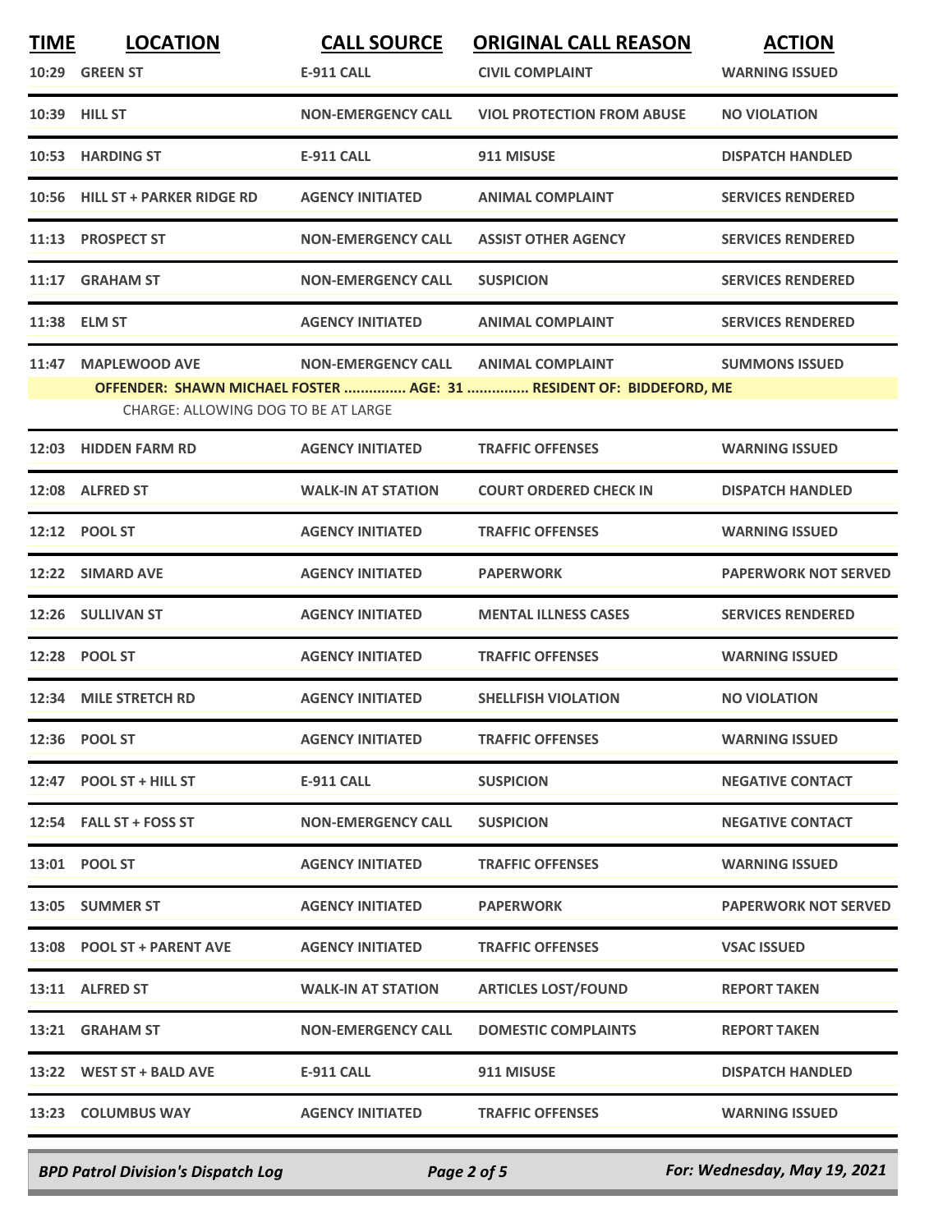| <b>TIME</b> | <b>LOCATION</b>                                            | <b>CALL SOURCE</b>                                   | <b>ORIGINAL CALL REASON</b>                                   | <b>ACTION</b>                |
|-------------|------------------------------------------------------------|------------------------------------------------------|---------------------------------------------------------------|------------------------------|
| 13:26       | <b>MAIN ST</b>                                             | <b>NON-EMERGENCY CALL</b>                            | <b>SUSPICION</b>                                              | <b>SERVICES RENDERED</b>     |
| 13:35       | <b>MEETINGHOUSE RD</b>                                     | <b>AGENCY INITIATED</b>                              | <b>TRAFFIC OFFENSES</b>                                       | <b>VSAC ISSUED</b>           |
|             | 13:47 GUINEA RD                                            | <b>AGENCY INITIATED</b>                              | <b>TRAFFIC OFFENSES</b>                                       | <b>WARNING ISSUED</b>        |
|             | 13:58 WEST ST                                              | <b>AGENCY INITIATED</b>                              | <b>TRAFFIC OFFENSES</b>                                       | <b>WARNING ISSUED</b>        |
| 14:05       | <b>SACO FALLS WAY</b>                                      | <b>AGENCY INITIATED</b>                              | <b>PAPERWORK</b>                                              | <b>PAPERWORK NOT SERVED</b>  |
|             | 14:06 WEST ST + MARION AVE                                 | <b>AGENCY INITIATED</b>                              | <b>TRAFFIC OFFENSES</b>                                       | <b>VSAC ISSUED</b>           |
| 14:24       | <b>WEST ST</b>                                             | <b>AGENCY INITIATED</b>                              | <b>TRAFFIC OFFENSES</b>                                       | <b>VSAC ISSUED</b>           |
|             | 14:25 POOL ST                                              | <b>NON-EMERGENCY CALL</b>                            | <b>JUVENILE OFFENSES</b>                                      | <b>SERVICES RENDERED</b>     |
| 14:33       | <b>HILL ST</b>                                             | <b>NON-EMERGENCY CALL</b>                            | <b>ILLEGAL DUMPING / TRESPASSING</b>                          | <b>REPORT TAKEN</b>          |
|             | 14:36 WEST ST + PROSPECT ST                                | <b>AGENCY INITIATED</b>                              | <b>TRAFFIC OFFENSES</b>                                       | <b>WARNING ISSUED</b>        |
| 14:38       | <b>MARBLEHEAD LN</b>                                       | <b>E-911 CALL</b>                                    | 911 MISUSE                                                    | <b>DISPATCH HANDLED</b>      |
| 14:43       | <b>WEST ST + WESTLAND AVE</b>                              | <b>AGENCY INITIATED</b>                              | <b>TRAFFIC OFFENSES</b>                                       | <b>WARNING ISSUED</b>        |
| 14:49       | <b>WEST ST</b>                                             | <b>AGENCY INITIATED</b>                              | <b>TRAFFIC OFFENSES</b>                                       | <b>WARNING ISSUED</b>        |
| 14:56       | <b>WEST ST + GERTRUDE AVE</b>                              | <b>AGENCY INITIATED</b>                              | <b>TRAFFIC OFFENSES</b>                                       | <b>VSAC ISSUED</b>           |
|             | <b>14:58 FORTUNES ROCKS RD</b>                             | <b>E-911 CALL</b>                                    | 911 MISUSE                                                    | <b>DISPATCH HANDLED</b>      |
|             | 15:01 SOUTH ST                                             | <b>AGENCY INITIATED</b>                              | <b>ANIMAL COMPLAINT</b>                                       | <b>NO VIOLATION</b>          |
|             | 15:09 SOUTH ST                                             | <b>AGENCY INITIATED</b>                              | <b>ANIMAL COMPLAINT</b>                                       | <b>SERVICES RENDERED</b>     |
|             | 15:13 POOL ST                                              | <b>E-911 CALL</b>                                    | <b>ASSAULT</b>                                                | <b>REPORT TAKEN</b>          |
|             | 15:23 POOL ST                                              | <b>E-911 CALL</b>                                    | 911 MISUSE                                                    | <b>SERVICES RENDERED</b>     |
|             | 15:35 SOUTH ST                                             | <b>E-911 CALL</b>                                    | 911 MISUSE                                                    | <b>DISPATCH HANDLED</b>      |
|             | 16:34 SULLIVAN ST                                          | <b>NON-EMERGENCY CALL</b>                            | <b>MENTAL ILLNESS CASES</b>                                   | <b>SERVICES RENDERED</b>     |
|             | 17:23 MAIN ST + FOSS ST                                    | <b>AGENCY INITIATED</b>                              | <b>TRAFFIC OFFENSES</b>                                       | <b>WARNING ISSUED</b>        |
|             | <b>17:38 MAIN ST</b>                                       | <b>AGENCY INITIATED</b>                              | <b>OPER AFTER SUSPENSION</b>                                  | <b>SUMMONS ISSUED</b>        |
|             |                                                            | CHARGE: OPERATING WHILE LICENSE SUSPENDED OR REVOKED | OFFENDER: TRENT R DUBOIS  AGE: 32  RESIDENT OF: BIDDEFORD, ME |                              |
| 17:39       | <b>ELM ST</b>                                              | <b>AGENCY INITIATED</b>                              | <b>TRAFFIC OFFENSES</b>                                       | <b>SUMMONS ISSUED</b>        |
|             | OFFENDER: GRIFFIN G KELLEY  AGE: 31  RESIDENT OF: SACO, ME |                                                      |                                                               |                              |
|             | <b>CHARGE: FAILURE TO REGISTER VEHICLE</b>                 |                                                      |                                                               |                              |
|             | <b>BPD Patrol Division's Dispatch Log</b>                  |                                                      | Page 3 of 5                                                   | For: Wednesday, May 19, 2021 |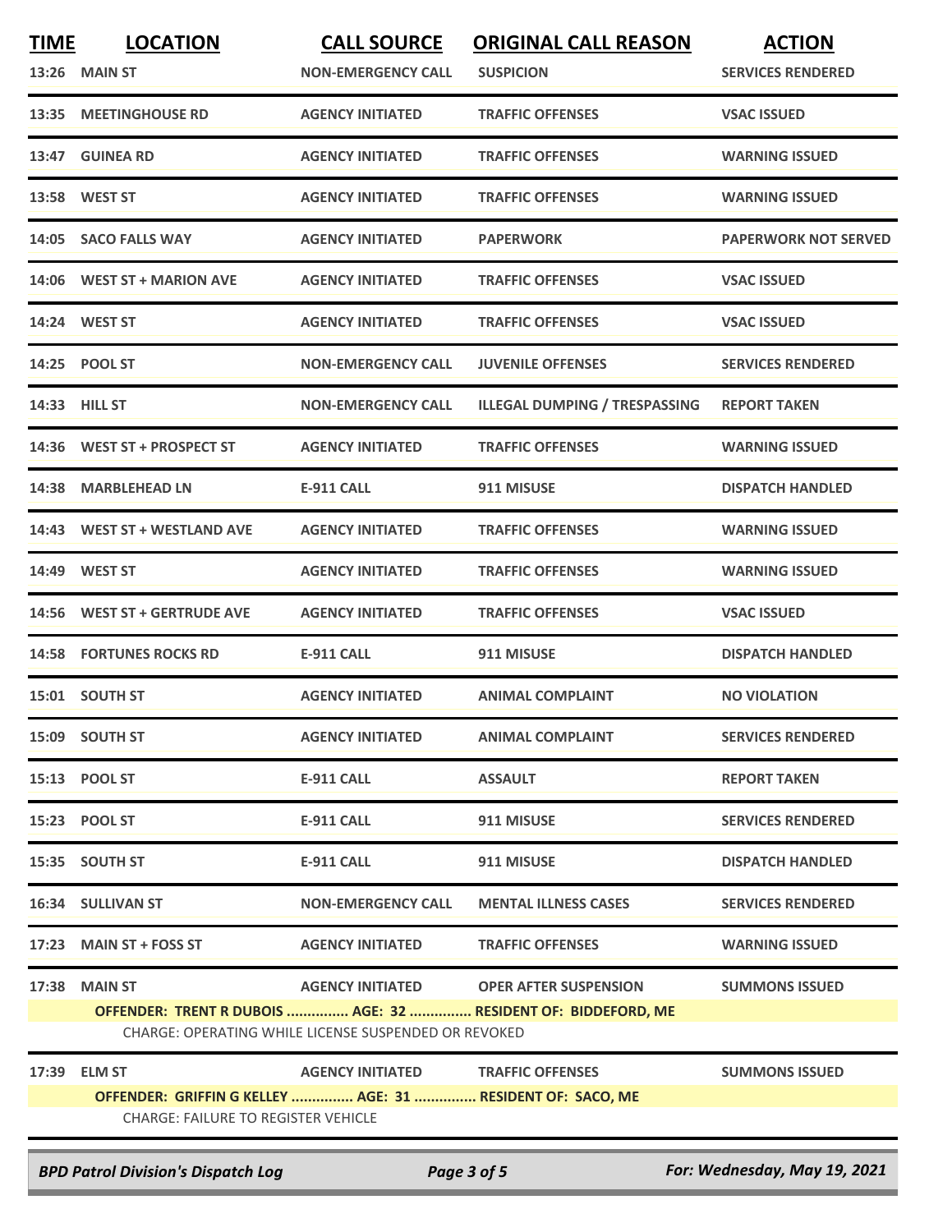| <b>TIME</b> | <b>LOCATION</b>                 | <b>CALL SOURCE</b>        | <b>ORIGINAL CALL REASON</b>     | <b>ACTION</b>                |
|-------------|---------------------------------|---------------------------|---------------------------------|------------------------------|
|             | 17:53 SOUTH ST                  | <b>E-911 CALL</b>         | 911 MISUSE                      | <b>SERVICES RENDERED</b>     |
|             | 18:13 WEST ST + WESTWOOD DR     | <b>AGENCY INITIATED</b>   | <b>TRAFFIC OFFENSES</b>         | <b>WARNING ISSUED</b>        |
| 18:16       | <b>CHADWICK PL</b>              | <b>NON-EMERGENCY CALL</b> | <b>CIVIL COMPLAINT</b>          | <b>REPORT TAKEN</b>          |
| 19:02       | <b>MARINER WAY</b>              | <b>E-911 CALL</b>         | <b>SUSPICION</b>                | <b>GONE ON ARRIVAL</b>       |
|             | 19:24 POOL ST                   | <b>NON-EMERGENCY CALL</b> | <b>TRESPASSING</b>              | <b>NO VIOLATION</b>          |
|             | 19:55 POOL ST                   | <b>NON-EMERGENCY CALL</b> | <b>UNLOCKED DOORS - WINDOWS</b> | <b>BUILDING CHECK/SECURE</b> |
|             | 19:57 POOL ST                   | <b>NON-EMERGENCY CALL</b> | <b>CRIMINAL MISCHIEF</b>        | <b>REPORT TAKEN</b>          |
|             | 20:05 PIKE ST                   | <b>E-911 CALL</b>         | <b>FIGHTS</b>                   | <b>NO VIOLATION</b>          |
|             | 20:16 ST JOSEPH ST              | <b>NON-EMERGENCY CALL</b> | <b>CIVIL COMPLAINT</b>          | <b>NO VIOLATION</b>          |
|             | 20:38 SULLIVAN ST               | <b>NON-EMERGENCY CALL</b> | <b>DISTURBANCE / NOISE</b>      | <b>DISPATCH HANDLED</b>      |
|             | 20:47 ALFRED ST                 | <b>E-911 CALL</b>         | 911 MISUSE                      | <b>DISPATCH HANDLED</b>      |
|             | 20:56 WENTWORTH ST              | <b>NON-EMERGENCY CALL</b> | <b>NOISE COMPLAINT</b>          | <b>NO ACTION REQUIRED</b>    |
| 21:13       | <b>SULLIVAN ST</b>              | <b>NON-EMERGENCY CALL</b> | <b>NOISE COMPLAINT</b>          | <b>SERVICES RENDERED</b>     |
| 21:20       | <b>POOL ST + HILLS BEACH RD</b> | <b>AGENCY INITIATED</b>   | <b>TRAFFIC OFFENSES</b>         | <b>VSAC ISSUED</b>           |
|             | 21:33 UNION ST + ALFRED ST      | <b>AGENCY INITIATED</b>   | <b>TRAFFIC OFFENSES</b>         | <b>WARNING ISSUED</b>        |
| 21:37       | <b>SUMMER ST</b>                | <b>NON-EMERGENCY CALL</b> | <b>DISTURBANCE / NOISE</b>      | <b>UNFOUNDED</b>             |
|             | 21:38 ELM ST                    | <b>AGENCY INITIATED</b>   | <b>TRAFFIC OFFENSES</b>         | <b>VSAC ISSUED</b>           |
|             | 21:48 PIERSONS LN               | <b>NON-EMERGENCY CALL</b> | <b>DISTURBANCE / NOISE</b>      | <b>UNFOUNDED</b>             |
|             | 21:57 WEST ST + WESTLAND AVE    | <b>AGENCY INITIATED</b>   | <b>TRAFFIC OFFENSES</b>         | <b>WARNING ISSUED</b>        |
|             | 22:24 MAIN ST                   | <b>NON-EMERGENCY CALL</b> | <b>HARASSMENT</b>               | <b>REPORT TAKEN</b>          |
|             | 22:49 SULLIVAN ST               | <b>NON-EMERGENCY CALL</b> | <b>DISTURBANCE / NOISE</b>      | <b>SERVICES RENDERED</b>     |
|             | 23:03 GOVE ST                   | <b>E-911 CALL</b>         | 911 MISUSE                      | <b>SERVICES RENDERED</b>     |
|             | 23:11 SULLIVAN ST               | <b>NON-EMERGENCY CALL</b> | <b>MENTAL ILLNESS CASES</b>     | <b>NO ACTION REQUIRED</b>    |
|             | 23:11 HORRIGAN CT               | <b>E-911 CALL</b>         | <b>ANIMAL COMPLAINT</b>         | <b>REFERRED OTHER AGENCY</b> |
|             | 23:16 GEORGE ST                 | <b>NON-EMERGENCY CALL</b> | <b>MESSAGE DELIVERY</b>         | <b>SERVICES RENDERED</b>     |
|             | 23:39 SULLIVAN ST               | <b>E-911 CALL</b>         | <b>MENTAL ILLNESS CASES</b>     | <b>NO ACTION REQUIRED</b>    |

*BPD Patrol Division's Dispatch Log Page 4 of 5 For: Wednesday, May 19, 2021*